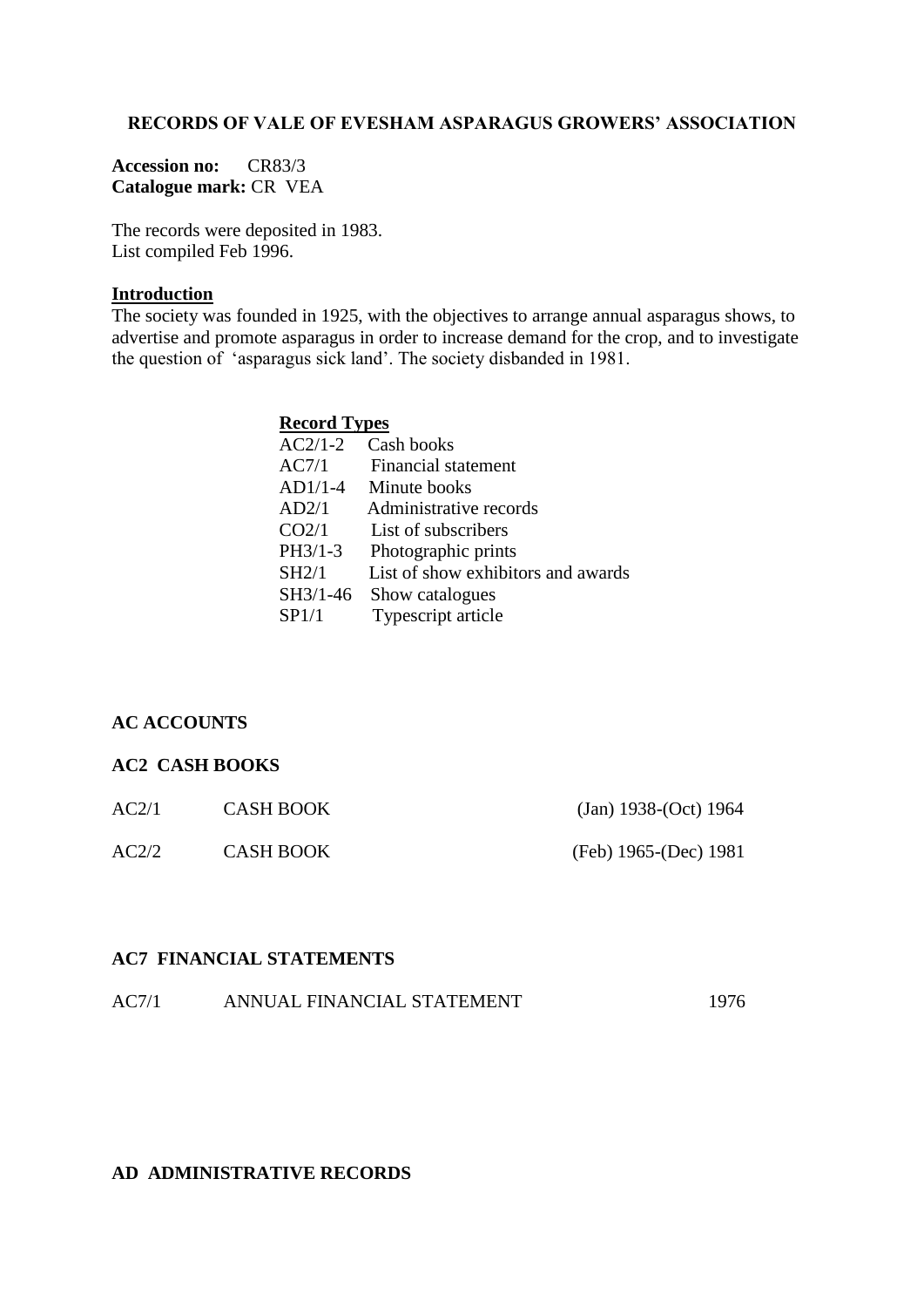## **AD1 MINUTES**

| $AD1/1-4$ | <b>MINUTE BOOKS</b> for AGM and Committee Meetings |                            |
|-----------|----------------------------------------------------|----------------------------|
| 71        | Includes rules of society                          | (Dec) 1927-(Jan) 1935      |
| /2        |                                                    | (Mar) $1935-(Oct)$ 1945    |
| /3        |                                                    | (Nov) $1945$ -(Dec) $1956$ |
| /4        |                                                    | $(Apr)$ 1967-(Oct) 1977    |

### **AD2 GENERAL ADMINISTRATIVE RECORDS**

| AD2/1 | FILE of papers concerning donation of society's funds on | 1981 |
|-------|----------------------------------------------------------|------|
|       | winding up to Evesham Pershore and District Society for  |      |
|       | Mentally Handicapped Children and Adults                 |      |

# **CO2 COMPANY RECORDS**

| CO <sub>2/1</sub><br>LIST of subscribers | 1976 |
|------------------------------------------|------|
|------------------------------------------|------|

## **PH3 PHOTOGRAPHS**

| <b>PH3/1</b> | Cultivation with a Howard rotavator | $[1940s-1950s]$ |
|--------------|-------------------------------------|-----------------|
| <b>PH3/2</b> | Cultivation with a Howard rotavator | $[1940s-1950s]$ |
| PH3/3        | Asparagus packing                   | 1959            |

# **SH RECORDS OF SHOWS**

# **SH2 REGISTERS AND LISTS OF AWARDS**

SH2/1 LIST of numbers and exhibitors and entries for Vale of 1951-1975 Evesham Asparagus Growers' Association Includes details of winners for 1975 show